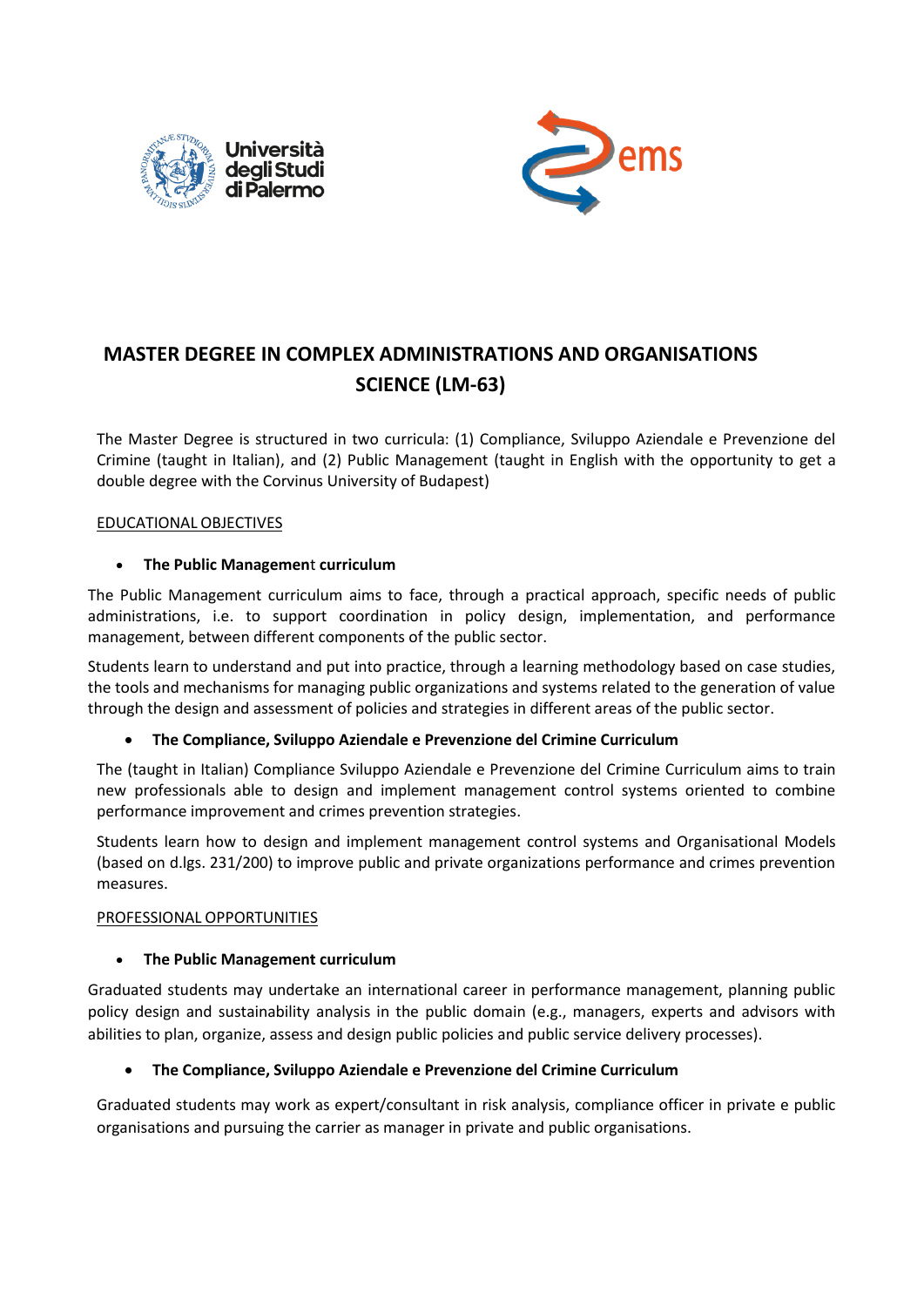## LIST OF SUBJECTS

| The Public Management curriculum |
|----------------------------------|
|----------------------------------|

| <b>First year</b>                                              | credits |
|----------------------------------------------------------------|---------|
| Normative policy analysis                                      | 6       |
| <b>Competition Law</b>                                         | 6       |
| <b>Transnational Criminal Justice</b>                          | 6       |
| <b>Economics of Cultural Markets</b>                           | 6       |
| International Trade Law                                        | 6       |
| Dynamic Performance Management for Public Sector Organizations | 8       |
| Dynamic Performance Management                                 | 10      |
| Dynamic Performance Governance                                 | 12      |

| <b>Second year</b>                                                   | <b>credits</b> |
|----------------------------------------------------------------------|----------------|
| Labour Law and Industrial Relations in the Public Sector             | 6              |
| Models and Techniques for Human Resources Assessment and Development | 9              |
| <b>Global Politics</b>                                               | 6              |
| <b>Thesis</b>                                                        | 24             |
| Elective activities                                                  | 9              |

| <b>Elective activities</b>             | <b>credits</b> |
|----------------------------------------|----------------|
| Human Nature and Economic Institutions |                |

## **The Compliance, Sviluppo Aziendale e Prevenzione del Crimine curriculum**

| <b>First year</b>                                            | <b>credits</b> |
|--------------------------------------------------------------|----------------|
| Economia della Compliance                                    | 6              |
| Mafie, Economia e Crimini d'Impresa                          | 12             |
| Metodi della Ricerca Criminologica e Valutazione del Rischio | 6              |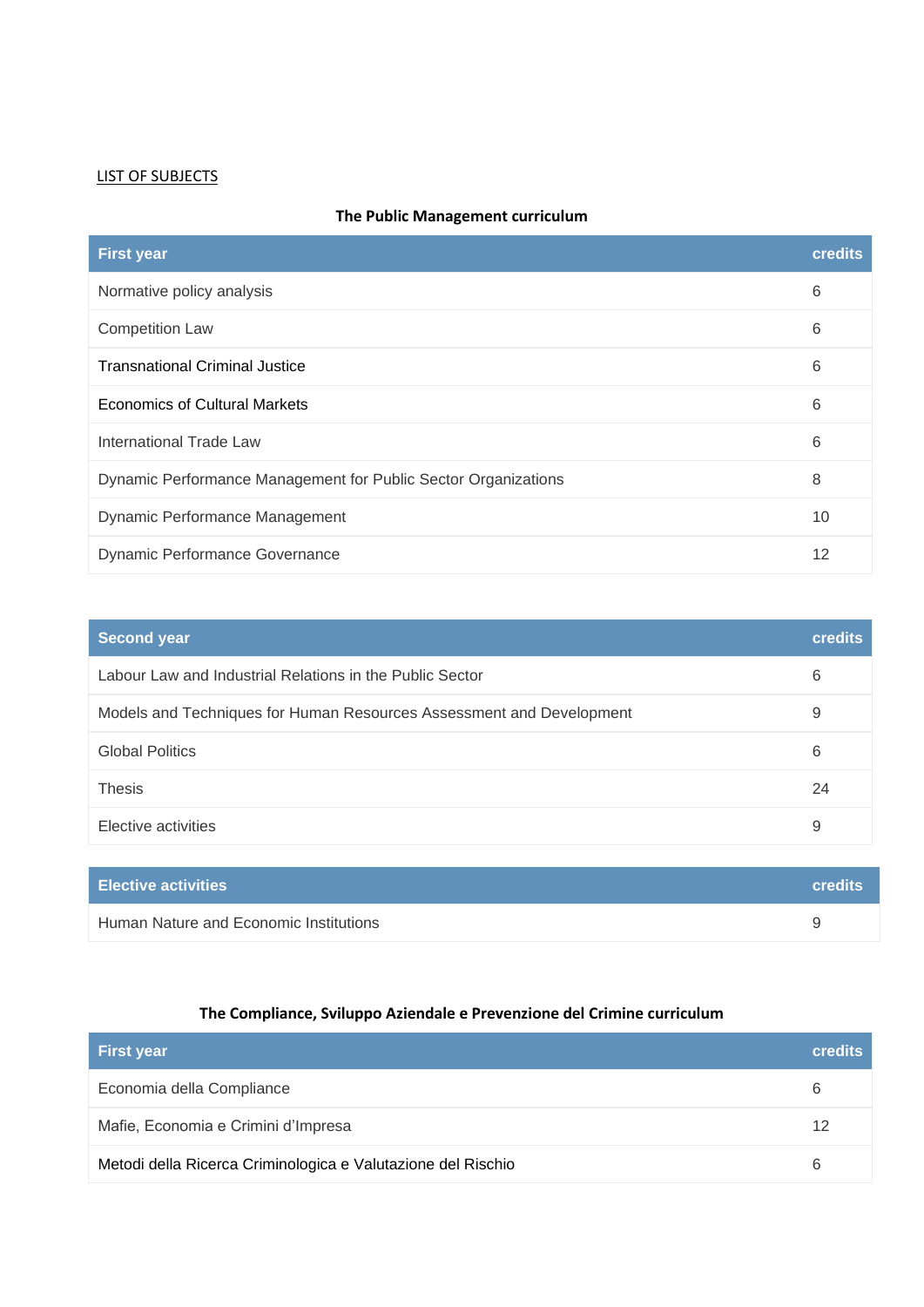| <b>First year</b>                                                                        | <b>credits</b> |
|------------------------------------------------------------------------------------------|----------------|
| Anticorruzione e Misure di Contrasto alle Infiltrazioni Criminali negli Appalti Pubblici | 6              |
| Tecniche di Gestione del Rischio Fiscale                                                 | 6              |
| Sociologia dell'Impresa e dei Sistemi Locali                                             | 6              |
| Sistemi di Programmazione e Controllo nelle Organizzazioni Pubbliche e Private           | 12             |
| Corporate Governance e Sistemi di Controllo                                              | 6              |

| <b>Second year</b>                                                     | credits |
|------------------------------------------------------------------------|---------|
| Legalità Sicurezza del Lavoro e Cambiamento Organizzativo              | 12      |
| Privacy and Cyber Crimes                                               | 8       |
| Sistemi di Controllo Interno e Modelli di Organizzazione d.lgs. 231/01 | 6       |
| Tirocinio                                                              | 7       |
| Prova Finale                                                           | 19      |

| <b>Elective activities</b> | credits |
|----------------------------|---------|
| Ambiente e Sicurezza       | я       |

COURSE COORDINATOR: Antonio Perrone [antonio.perrone@unipa.it](mailto:antonio.perrone@unipa.it) +3909123892717

**University of Palermo, Department of Scienze Politiche e Relazioni Internazionali (Political Science and International Relations)** 

**Address: via Maqueda, 324 – 90134 Palermo** 

*Links:* 

<https://www.unipa.it/dipartimenti/dems/en/index.html>

[https://www.unipa.it/dipartimenti/dems/cds/scienzedelleamministrazioniedelleorganizzazionic](https://www.unipa.it/dipartimenti/dems/cds/scienzedelleamministrazioniedelleorganizzazionicomplesse2163)

[omplesse2163](https://www.unipa.it/dipartimenti/dems/cds/scienzedelleamministrazioniedelleorganizzazionicomplesse2163)